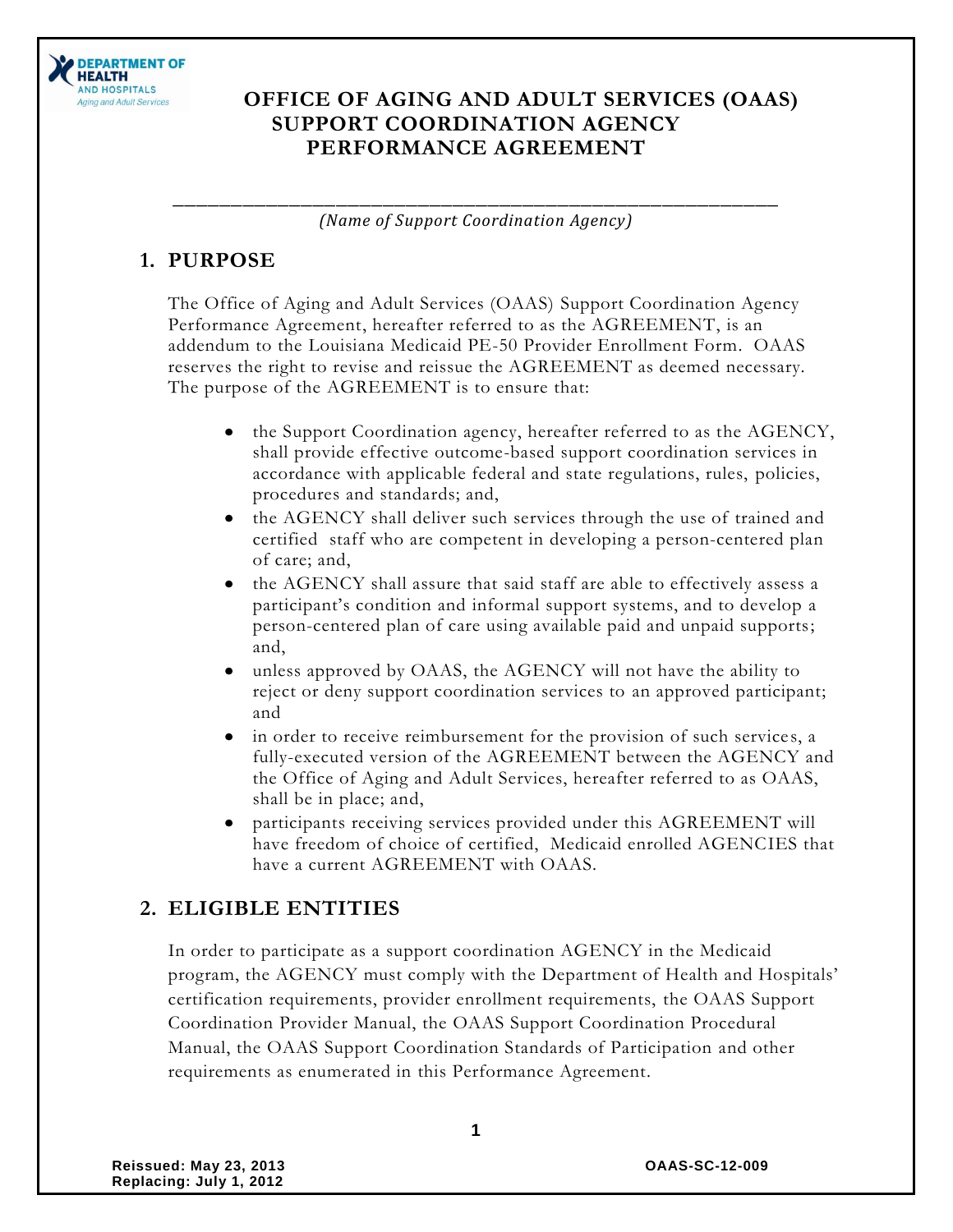#### **3. AUTHORITY**

The following documents are considered as the Authority under which the AGENCY must conduct its activities under the AGREEMENT. The requirements outlined in the Rules, Standards, Statutes, Regulations, and other documents are promulgated in accordance with State and Federal law, the Administrative Procedures Act, and other relevant methods as required by law.

While OAAS will make every effort to inform the AGENCY of any changes/modifications to the requirements of the Rules, Standards, Statutes, Regulations, and other documents governing the AGREEMENT, it is the responsibility of the AGENCY to assure it is operating in accordance with those requirements. A failure to comply with any requirement because of a lack of knowledge of the requirement will not be accepted as a means of defense to any proposed sanctions or other action taken by DHH/OAAS due to the violation of the requirements. In order to participate as an OAAS support coordination AGENCY in the Medicaid program, the AGENCY shall comply with:

- Certification requirements;
- Provider enrollment requirements;
- OAAS Support Coordination Provider Manual;
- OAAS Support Coordination Procedural Manual;
- OAAS Support Coordination Standards of Participation; and
- Performance Agreement for OAAS Support Coordination Agencies.

These materials and other related documents may be viewed online at the OAAS website: **[www.oaas.dhh.louisiana.gov](http://www.oaas.dhh.louisiana.gov/)**

#### **4. PARTICIPATION**

In order to be recognized as an AGENCY as described herein, and to receive appropriate reimbursements for the provision of services, in addition to the requirement noted in Section 2 and Section 3 above, the AGENCY shall comply with specific requirements established by OAAS as follows:

- Cooperate in DHH/OAAS Support Coordination Monitoring ;
- Cooperate in all other Quality Monitoring activities;
- Support Coordinators and Support Coordinator Supervisors shall work exclusively with OAAS participants;
- Complete all mandated training; meet certification requirements; and
- Implement Support Coordination services/safeguards in accordance with the Centers for Medicare and Medicaid Services (CMS) HCBS waiver assurances and corresponding OAAS performance measures ("CMS Training for Case Managers" on the HCBS waiver assurances may be accessed at: **[www.hcbsassurances.org/index.html](http://www.hcbsassurances.org/index.html)**).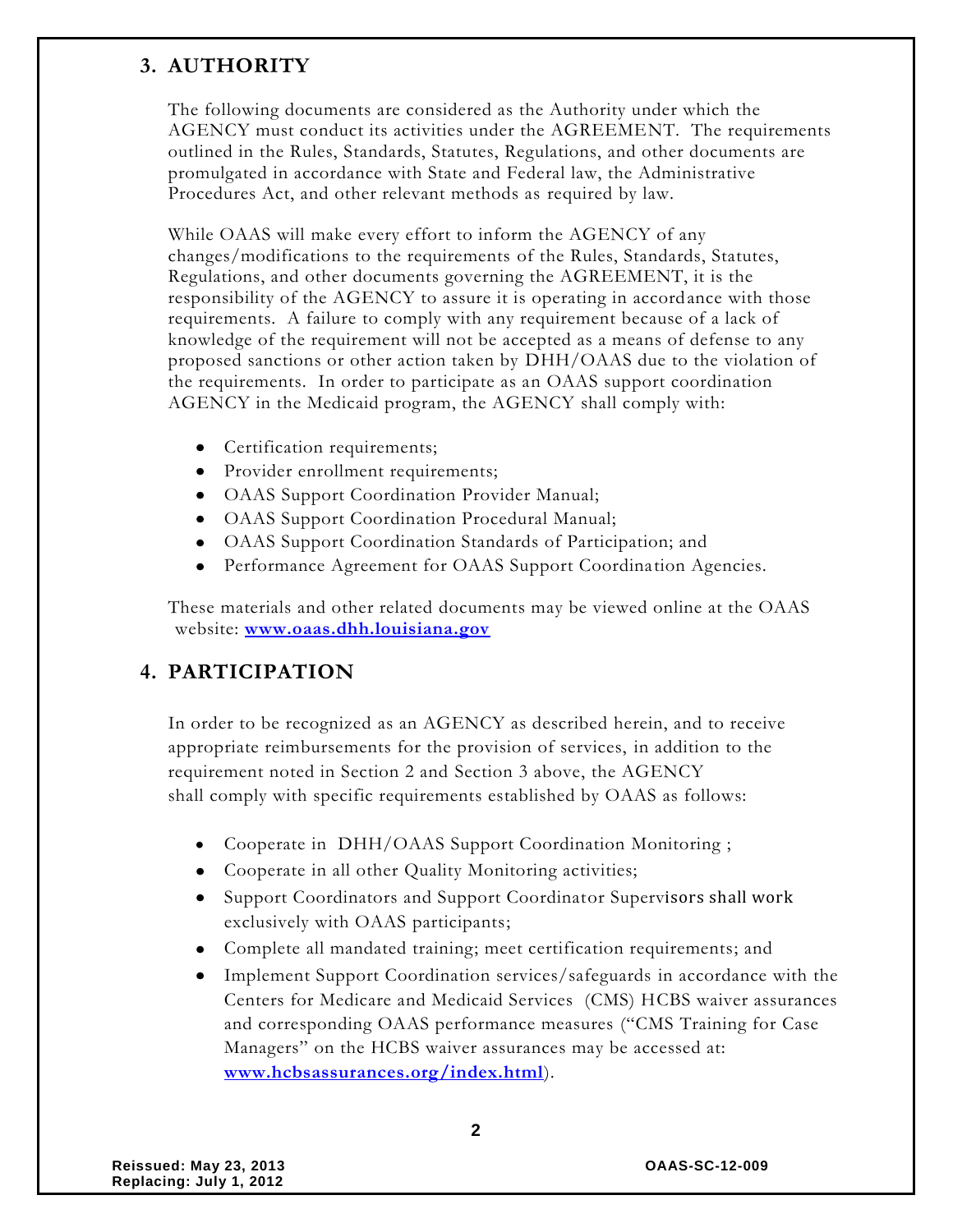#### **5. PAYMENTS TO AGENCY**

Payments/reimbursement for services provided by the AGENCY under the AGREEMENT will be made through claims submitted to the Medicaid Fiscal Intermediary in accordance with the methodology described in the documents referred to in Section 3 AUTHORITY.

# **6. LIABILITY FOR UNJUSTIFIED AND/OR UNAUTHORIZED AND/OR INCORRECTLY AUTHORIZED PAYMENTS**

AGENCY may be held financially liable for any error/omission on its part which results in the delivery and reimbursement of unjustified or unauthorized services as determined by OAAS. The AGENCY may also be held financially liable for incorrectly authorizing payment and/or services as determined by OAAS.

#### **7. ADMINISTRATIVE PERFORMANCE REQUIREMENTS**

The AGENCY is accountable for meeting specific fundamental administrative performance expectations as delineated in this Section.

Failure to meet any of the following provisions on the part of the AGENCY may result in sanctions as outlined in Section 10 of this Agreement:

- Complete and submit ACCURATE AND TIMELY administrative reports to include: Aging Reports, Critical Incident Reports, Evacuation Tracking Reports, Data Contractor Problem Sheets, and other Reports as determined by DHH/OAAS;
- Complete and submit ACCURATE AND TIMELY Level of Care assessments/determinations;
- Complete and submit ACCURATE AND TIMELY plans of care;
- Complete and submit ACCURATE AND TIMELY plan of care revisions;
- Complete and submit ACCURATE AND TIMELY Forms 148 and 142;
- Provide ACCURATE AND TIMELY plan of care and any subsequent revisions to participant and provider(s)
- Abide by the SUPPORT COORDINATION MONITORING requirements;
- Maintain QUALIFIED, CERTIFIED, and COMPETENT staff in accordance with State requirements; and
- Assure that participant addresses, contact information and other relevant personal data are maintained and updated in a timely manner.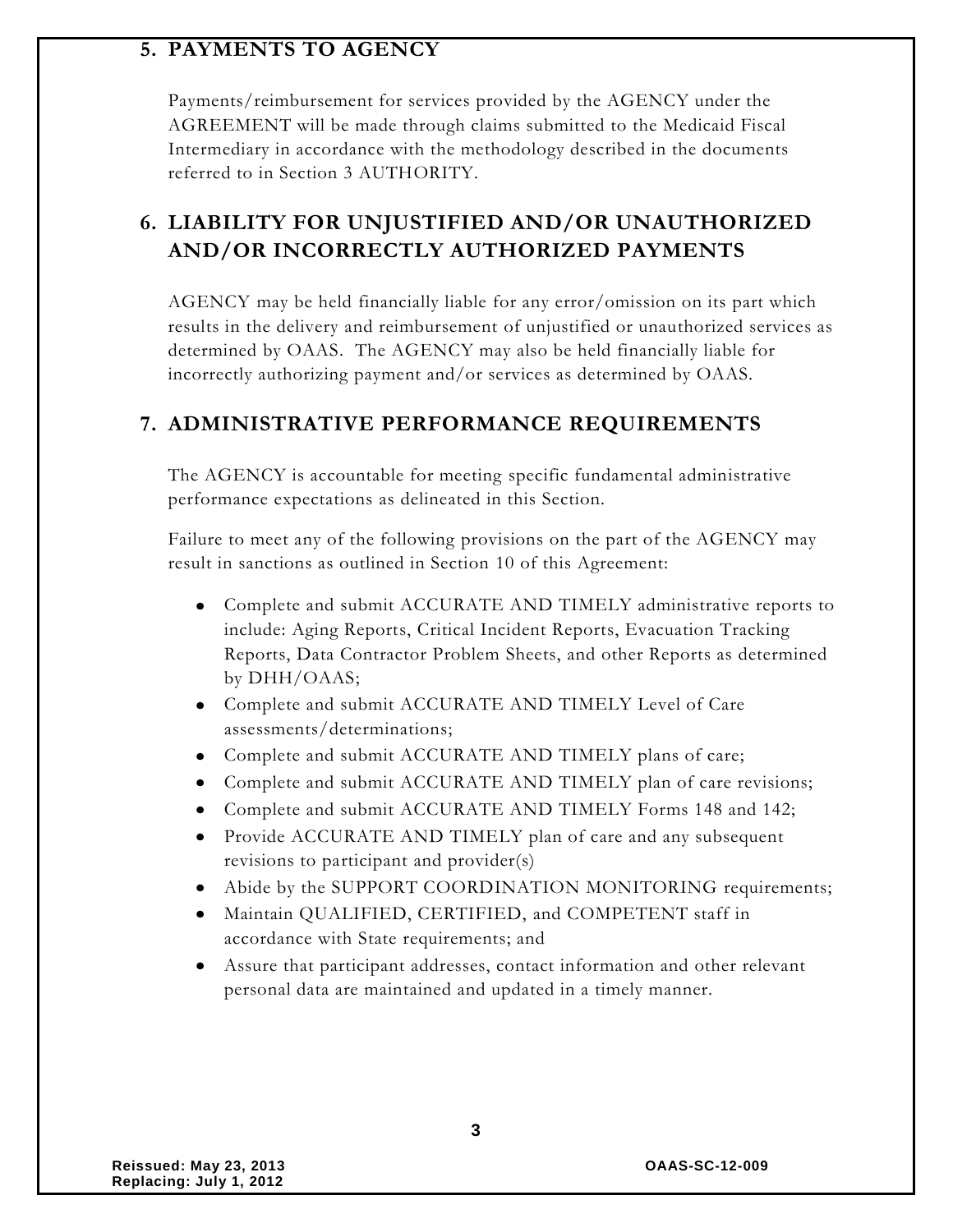Support Coordinator or AGENCY representative must participate in appeal  $\bullet$ hearings to represent/testify to the accuracy of the assessment/plan of care completed by the support coordinator.

#### **8. HEALTH AND WELFARE REQUIREMENTS**

Through direct contact, familiarity with the home environment, and, familiarity with personal outcomes of the participant the Support Coordinator is instrumental in promoting the participant's health and welfare. It is incumbent upon the Support Coordinator to identify and report critical events, implement safeguards, make referrals, mitigate risks, follow-up/evaluate interventions, and strive to prevent future occurrences that may have a negative impact on the participant's health and welfare.

Any of the following actions/inactions on the part of the AGENCY may result in sanctions as outlined in Section 10 of this Agreement:

- Comply with monthly contact requirements;
- Comply with quarterly face-to-face contact requirements;
- Identify and address all participant needs and risks on an ongoing basis;
- Address personal goals in the plan of care;
- Ensure participant receives all types of services specified in plan of care;
- Support participant in accessing all services in plan of care, including health care services;
- Verify direct service provider delivery of services;
- Follow-up with appropriate oversight entity when direct service provider is non-compliant with service delivery;
- Provide/review information with participants regarding Rights and Responsibilities;
- Review information with participants regarding how to report abuse, neglect, and critical incidents;
- Offer participants freedom of choice;
- Identify risks associated with abuse, neglect, exploitation;
- Report suspected cases of abuse, neglect, or exploitation;
- Develop an adequate AGENCY evacuation/continuity of business plan;
- Follow grievance and complaint procedures;
- Reassess participant when significant changes occur;
- Revise plan of care to address participant's changing needs;
- Ensure participant emergency preparedness and staffing back-up plans are current and viable;
- Report or follow-up on critical incidents;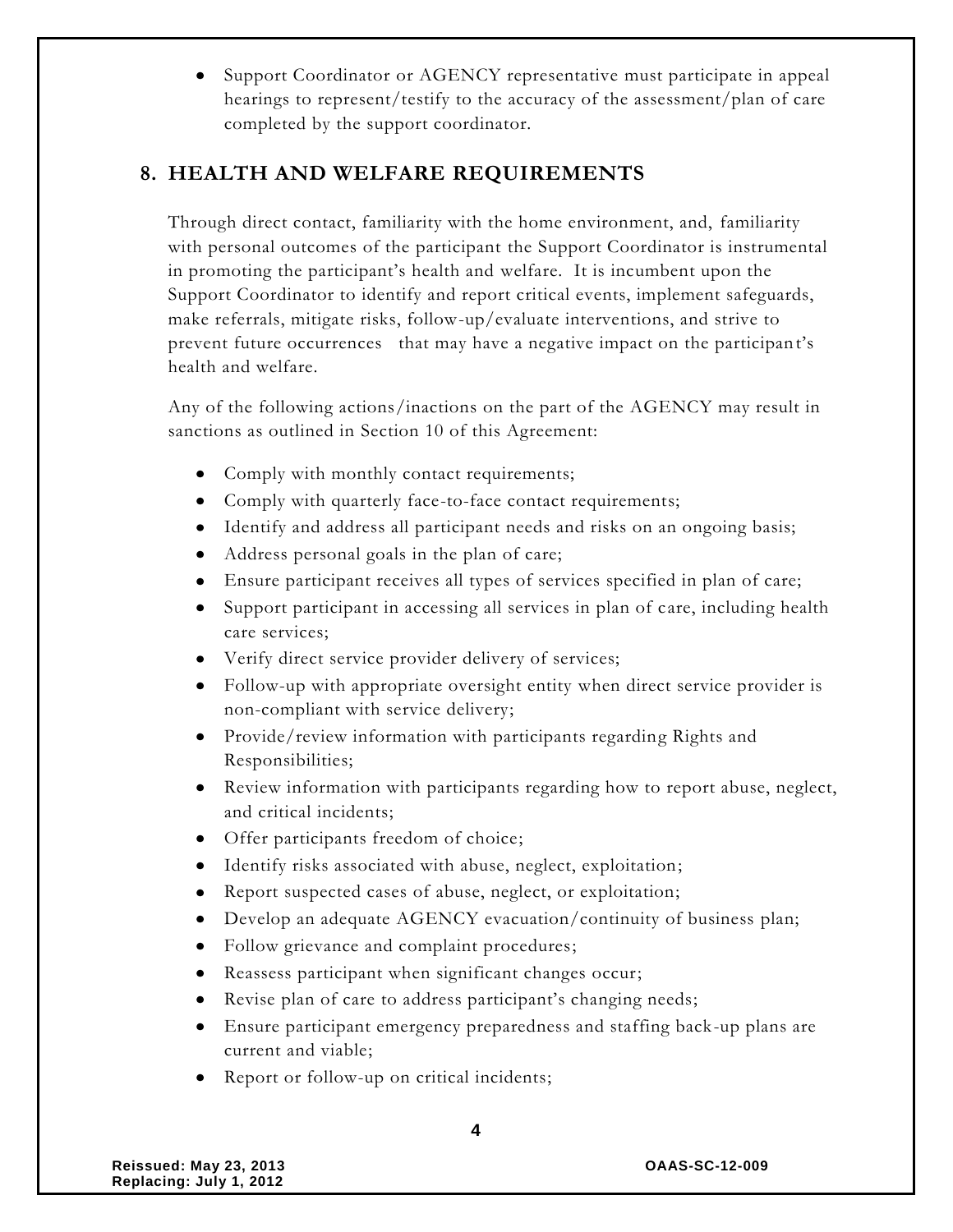- Implement AGENCY emergency preparedness and response plan effectively in the event of disaster;
- Cooperate with DHH and other emergency preparedness agencies in the event of impending or actual disaster. Cooperation includes, but is not necessarily limited to, contacting participants and reporting on participant status in accordance with OAAS policies and procedures.

In addition, sanctions may be imposed in the following circumstances:

- Retaliation aimed at participants/family members for complaints against the AGENCY;
- Negligence directly or indirectly resulting in participant serious harm or death;
- Engaging in a pattern of recurring or continuing non-compliance; and
- Failure to implement agency emergency preparedness and response plan in the event of disaster;
- Failure to cooperate in assisting the participant and the receiving agency to assure a smooth transition by assuring that the receiving agency, receives copies of participant records.

## **9. PERFORMANCE INCENTIVES**

For those AGENCIES meeting OAAS performance criteria, the following incentives may be conferred:

- Priority auto-assignment of participants who do not choose an AGENCY.
- Recognition and designation as a "Model Support Coordination Agency" on the Freedom of Choice list.
- Omit the AGENCY Review component of the annual Support Coordination Monitoring Review.

#### **10. SANCTIONS FOR VIOLATIONS/NON-PERFORMANCE**

In order to remain in good standing with OAAS and eligible to continue the provision of services under the AGREEMENT, the AGENCY shall comply with the Administrative Performance Requirements and the Health and Welfare Requirements enumerated in Sections 4, 6, 7 and 8 above. Should the AGENCY be determined to be in violation and/or non-compliance with those requirements, OAAS/Medicaid reserves the right to impose Sanctions on the AGENCY, with or without prior notice. Such Sanctions may include, but are not limited to, the following which are BINDING and NOT SUBJECT TO APPEAL:

- Written warning
- Written mandate for documentation of acceptable remediation plan/demonstration of compliance with rules/regulations/agreement
- Impose training and accountability measures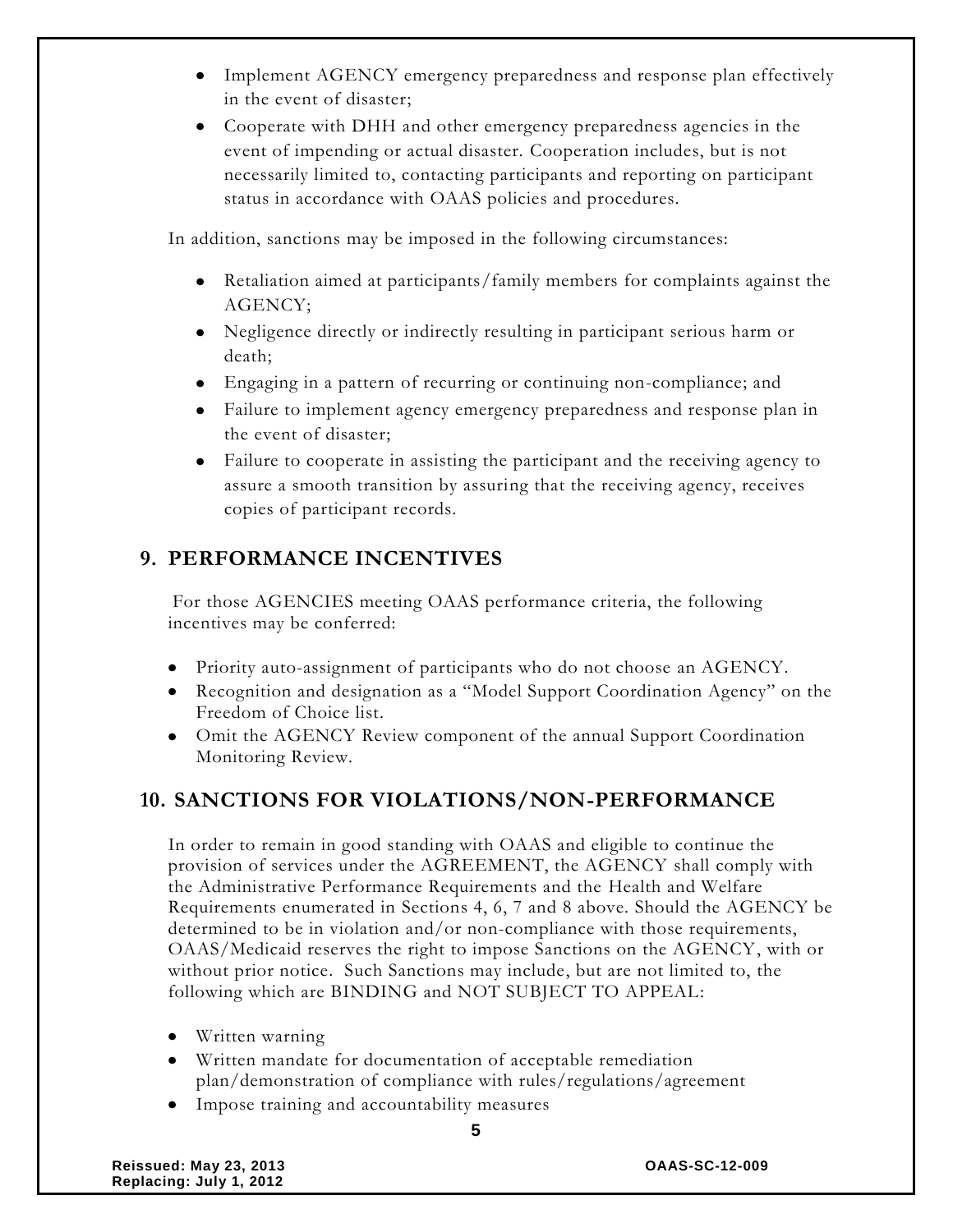- Impose further performance requirements
- Moratorium on admissions and/or expansion of services (i.e. Removal from FOC list)
- Remove designation as "Model Support Coordination Agency" on the Freedom of Choice list.
- Removal of existing participants. If OAAS determines that removal of existing participants is necessary, the AGENCY shall cooperate in the transfer of the participants to a new Support Coordination Agency or face additional sanctions.

In addition to the measures described above, sanctions may also include, but are not limited to, the following, which are subject to an administrative appeal:

- Suspend payments in whole or part for a specific time period
- Recoupment
- Denial of reimbursement for undocumented services
- Impose daily, weekly, or monthly fines
- Impose fines per day per incident for health and welfare issues
- Certification suspension/limitation/revocation
- Termination of the Performance Agreement/Provider Agreement

In addition, if action or inaction on the part of the AGENCY results in federal disallowance, the AGENCY shall be held liable to recoupment of those amounts.

In addition, any AGENCY who fails to comply with all Medicaid/OAAS Rules, Standards, Statutes, Regulations, and/or Manuals may be referred to the Program Integrity Section for further sanctions.

#### **11. SANCTION DETERMINATION**

The following factors will be considered in determining sanctions to be imposed:

- Seriousness of the violation;
- Extent of the violation;
- History of prior violations;
- Impact on participant quality of life:
- Impact on participant health and welfare;
- Prior imposition of sanctions;
- Pattern of non-compliance;
- AGENCY incentive to comply with program rules;
- Recommendations by peer review groups or licensing boards; and

**6**

Any other factors deemed critical by DHH/OAAS.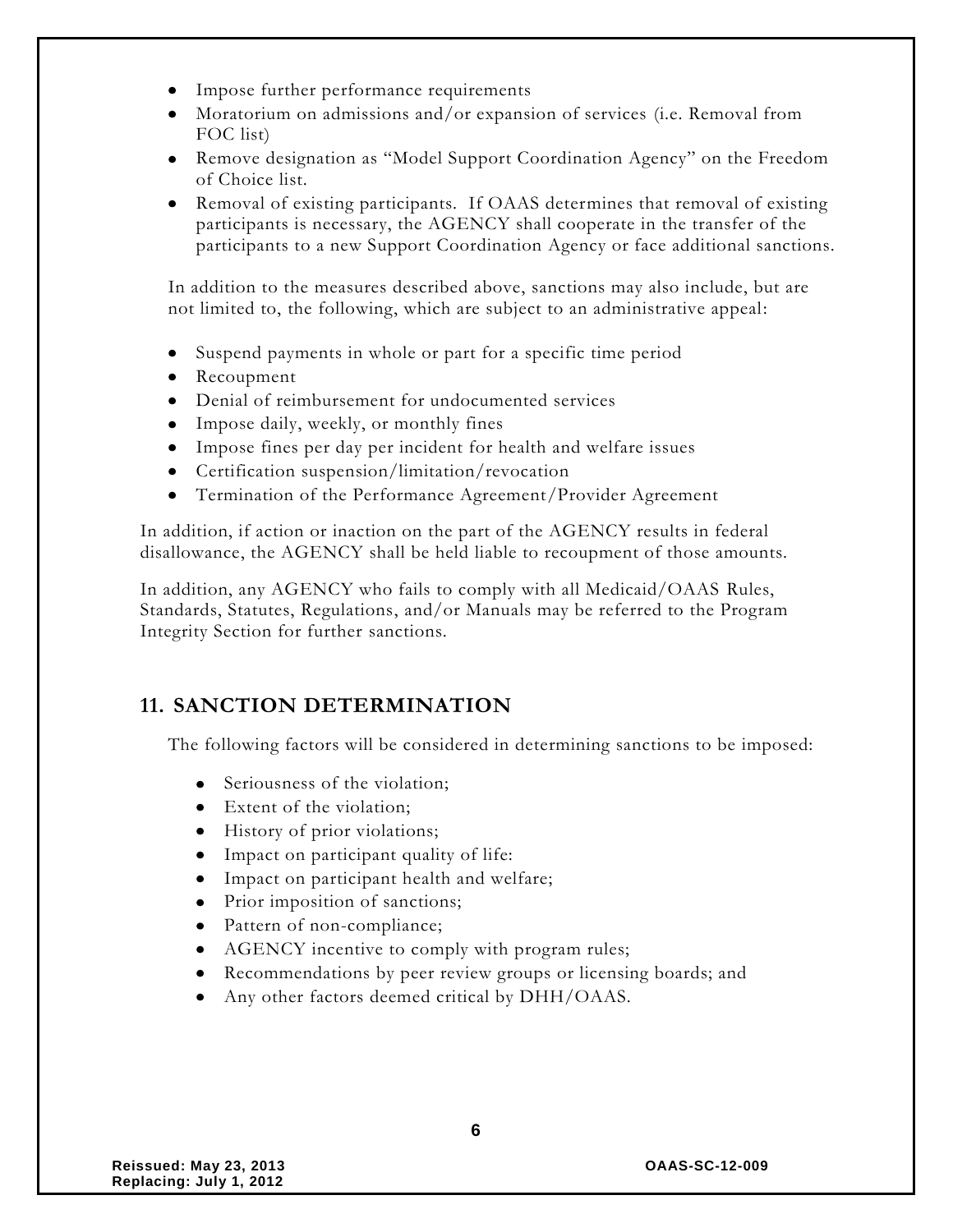### **12. DUE DATE OF MONETARY SANCTIONS**

Impositions of any damage shall not be suspensive. Any and all monetary sanctions/recoupment shall become due and payable upon written notification from DHH/OAAS. Failure to remit payment within 10 working days may result in withholding of the AGENCY's payments until all outstanding monetary sanctions/recoupment are paid, unless an administrative appeal is pending. If DHH/OAAS should prevail at the administrative appeal, payment is due within 10 working days from the date of the decision. Failure to remit payment within 10 working days from the date of decision may result in withholding of the AGENCY's payments until all outstanding fines are paid, and may result in additional non-monetary sanctions.

#### **13. APPEALS**

Specified Sanctions administered by OAAS in accordance with the AGREEMENT may be appealed by the AGENCY, and the AGENCY has a right to an administrative hearing. A request for an administrative hearing must be received within thirty (30) days from the date of written notice of the Sanction. The request must be made in writing and mailed or faxed directly to:

> **Division Of Administrative Law-Health and Hospitals Section P.O. Box 4189 Baton Rouge, LA 70821 Telephone: 225-342-5800 Fax: 225-219-9823**